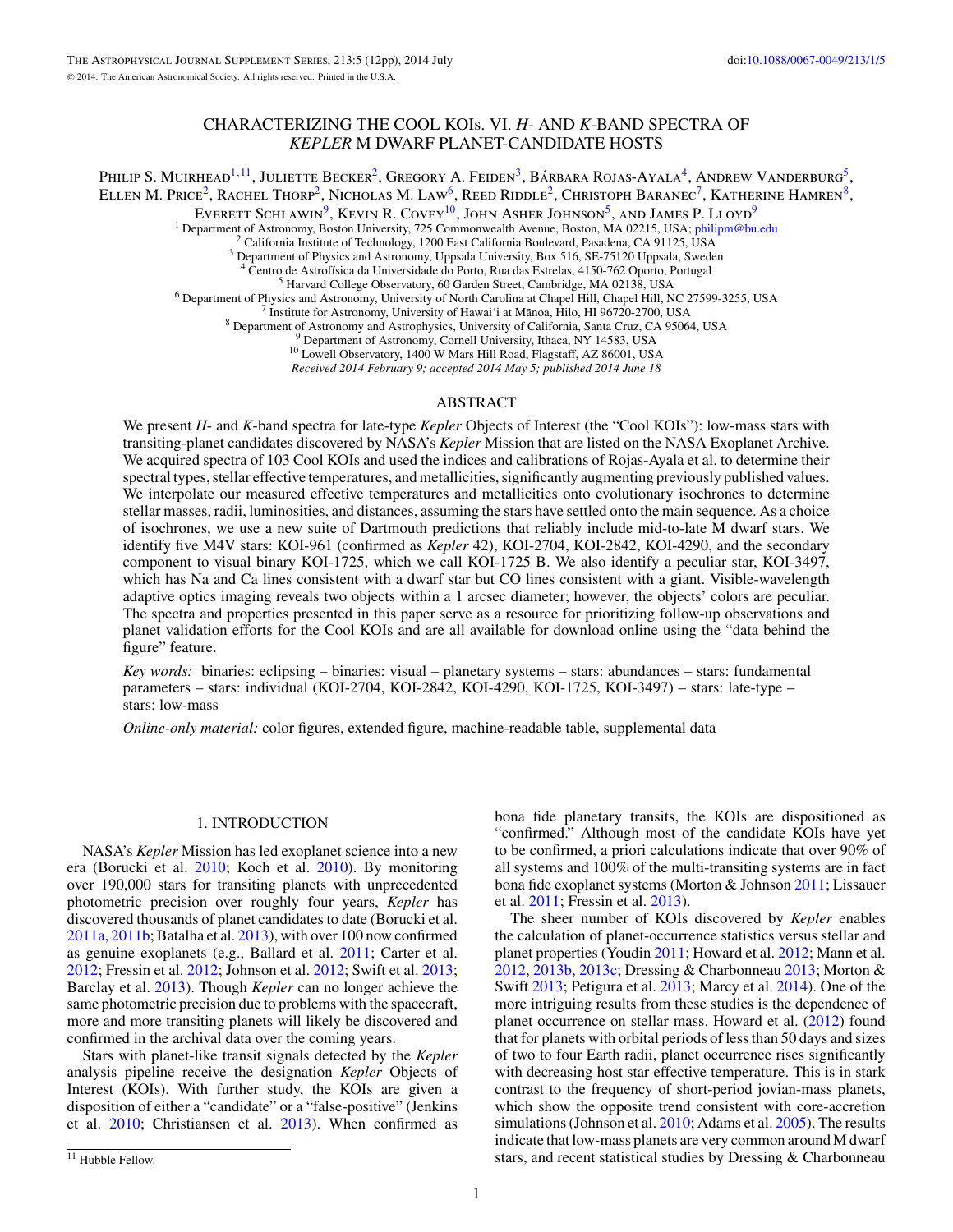$(2013)$  and Morton & Swift  $(2013)$  appear to confirm that one-Earth-radius planets orbit M dwarfs at a frequency of roughly one per star.

However, the measured transit depth in a given *Kepler* light curve is proportional to the square of the planet-to-star radius ratio; therefore, the reported physical properties of transiting planet candidates are only as accurate as the physical properties ascribed to their host stars. For M dwarfs, masses and radii are typically determined by combining empirical mass–luminosity relationships (e.g., Delfosse et al. [2000\)](#page-10-0) with empirical or model mass–radius relationships (e.g., Baraffe et al. [1998;](#page-10-0) Torres et al. [2010;](#page-11-0) Feiden et al. [2011;](#page-10-0) Feiden & Chaboyer [2012\)](#page-10-0). Being relatively faint, *Kepler* target stars do not typically have *Hipparcos* or other archival astrometric parallax measurements, so luminosities and absolute photometric magnitudes are unknown. In the absence of astrometric parallaxes, the burden of measuring physical properties of single M dwarfs typically falls on photometric colors and spectroscopy.

In their respective papers, Batalha et al. [\(2010\)](#page-10-0) and Brown et al. [\(2011\)](#page-10-0) describe the Kepler Input Catalog (KIC): a catalog of photometric measurements and stellar properties for targets in *Kepler*'s field of view. The KIC contains Sloan-like *g*, *r*-, *i*-, and *z*-band photometry, as well as *J*-, *H*-, and *K*-band photometry from Two Micron All Sky Survey (2MASS; Cutri et al. [2003;](#page-10-0) Skrutskie et al. [2006\)](#page-11-0). Using these measurements, Brown et al. [\(2011\)](#page-10-0) determined stellar mass, radius, luminosity, and metallicity using predictions from the atmospheric models of Castelli & Kurucz [\(2004\)](#page-10-0) and evolutionary models of Girardi et al. [\(2000\)](#page-10-0).

For M dwarf stars, these atmospheric and evolutionary model predictions differ significantly from empirical observations (Boyajian et al. [2012\)](#page-10-0). Concerning the former, this can be attributed to complications arising from the treatment of the vast array of molecules at low temperatures. In the latter, the differences arise due to the inaccurate treatment of surface boundary conditions and the equation of state of the stellar interior. The Girardi et al. [\(2000\)](#page-10-0) models assume a gray opacity for the stellar surface, an assumption that becomes increasingly less reliable with lower surface temperatures (below roughly 5000 K), where molecular absorption begins to dominate stellar opacities and convection in the outer layers becomes sufficiently nonadiabatic. Additionally, stellar interiors become partially degenerate toward lower masses, meaning the equation of state must account for nonideal effects. This is especially pertinent for fully convective stars ( $M_{\star} \leq 0.35 M_{\odot}$ ). The same inaccuracies also apply to the Yonsei–Yale isochrones used for *Kepler* planet hosts in Batalha et al. [\(2013\)](#page-10-0).

Brown et al. [\(2011\)](#page-10-0) therefore state that the stellar properties for stars with effective temperatures of less than 3750 K are "untrustworthy." Indeed, in a previous Letter, Muirhead et al. [\(2012a\)](#page-11-0) found large discrepancies between the stellar mass, radius, and luminosity determinations of the KIC and determinations using *K*-band spectroscopy and the Dartmouth Stellar Evolutionary Database. Similarly, Mann et al. [\(2012\)](#page-11-0) found that the KIC effective temperature estimates for M dwarfs were 100 to 200 K higher than when estimated using optical spectroscopy, not to mention that many of the *Kepler* targets classified as M dwarfs were in fact giant stars. A recent paper by Pinsonneault et al. [\(2012\)](#page-11-0) reported revised effective temperatures for the *Kepler* targets using calibrations from the Sloan Digital Sky Survey (SDSS) and the Infrared Flux Method; however, they do not report revised temperatures for stars below 4000 K, which includes nearly all of the M dwarfs.

Recently, Dressing & Charbonneau [\(2013\)](#page-10-0) reported new masses and radii for all the *Kepler* M dwarfs observed as part of *Kepler*'s primary planet search program using a custom minimization of differences between the KIC photometry and photometric predictions from the Dartmouth Stellar Evolutionary Database (Dotter et al. [2008\)](#page-10-0). They demonstrated their technique's accuracy on a set of nearby stars with parallaxes and showed generally good agreement between their photometric mass determinations and the masses as determined by mass–luminosity relations. However, when using photometry alone to determine stellar properties, effective temperature is degenerate with metallicity (either can make a star appear redder or bluer in a given color), and both temperature and metallicity play significant roles in determining M dwarf mass and radius on a given set of isochrones. In fact, initially allowing metallicity to float freely in the fitting procedure, Dressing & Charbonneau [\(2013\)](#page-10-0) found that their metallicity determinations were unrealistic. To correct for this, they enforced a strong prior on the metallicity determinations for a given set of photometric measurements, confining them to a spread of metallicities representing the solar neighborhood.

In another study, Mann et al. [\(2013b\)](#page-11-0) reported metallicities and radii for the late K- and M-type KOIs, and a control sample of *Kepler* targets that did not host transiting planet candidates at the time of their study. They found that the Cool KOIs that host Jupiter-sized transiting planet candidates were preferentially metal-rich, but that KOIs that host Neptune-sized and smaller planets and the *Kepler* target sample as a whole followed a metallicity distribution similar to the solar neighborhood. This is in sharp contrast to the results of Schlaufman & Laughlin [\(2011\)](#page-11-0), who found that all candidate host stars were preferentially metal rich, regardless of the planet-candidate radii. When determining the radii of the planet-hosting stars, Mann et al. [\(2013b\)](#page-11-0) did not incorporate stellar metallicity. Instead, they used an empirically determined radius-to-temperature relationship from Boyajian et al.  $(2012)$ , who found little metallicity dependence to the relationship. However, the majority of evolutionary isochrones, including the Dartmouth isochrones, predict significantly different radius-to-temperature relationships for stars of different metallicities. The discrepancy between the Boyajian et al. [\(2012\)](#page-10-0) results and isochrone predictions remains an important controversy to resolve. We note, however, that the metallicity spread of the M dwarfs in the Boyajian et al. [\(2012\)](#page-10-0) sample is small, due to being limited to the solar neighborhood. It is quite possible that the metallicity dependence to radius-to-temperature relationship only becomes apparent for significant metallicity differences. With future accurate radius measurements for subdwarfs or so-called "extreme" and "ultra" subdwarfs (Lépine et al.  $2007$ ), we can better test the predicted metallicity dependence in the radius-to-temperature relationships.

In yet another study, Mann et al. [\(2013c\)](#page-11-0) report effective temperatures for the late K- and M-type KOIs using spectro-scopic indices. In this latest study, Mann et al. [\(2013c\)](#page-11-0) calibrated spectroscopic indices directly to effective temperatures and stellar radii using the measurements from Boyajian et al. [\(2012\)](#page-10-0). The difference between Mann et al. [\(2013b\)](#page-11-0) and Mann et al. [\(2013c\)](#page-11-0) is the inclusion of more KOIs from the NASA Exoplanet Archive (Akeson et al. [2013\)](#page-10-0) and the direct calibration of spectroscopic indices to empirically measured effective temperature and stellar radii, rather than using models to deter-mine the effective temperature. As with Mann et al. [\(2013b\)](#page-11-0), Mann et al. [\(2013c\)](#page-11-0) does not include a metallicity correction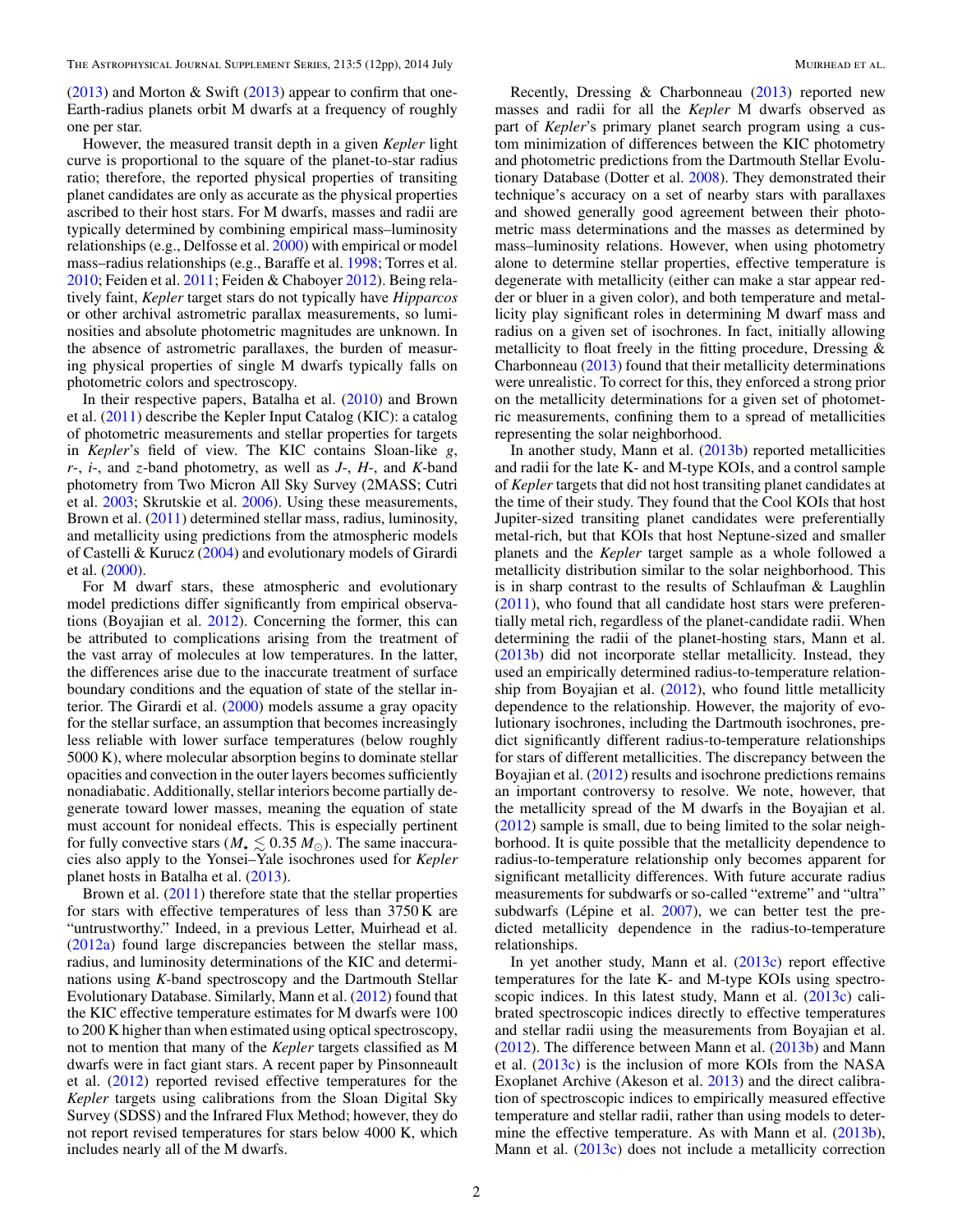for the radius–effective-temperature relationship, which is predicted by nearly all evolutionary models.

In this paper, we report new effective temperatures and metallicities for M Dwarf KOIs listed on the NASA Exoplanet Archive as of 2013 August, using *H*- and *K*-band spectroscopy. When using spectroscopy, metallicity and temperature effects can be separated robustly by measuring equivalent widths of specific lines and the broad shape of the pseudo-continuum versus wavelength (e.g., Rojas-Ayala et al. [2010,](#page-11-0) [2012;](#page-11-0) Terrien et al. [2012;](#page-11-0) Mann et al. [2013a\)](#page-11-0). We use the indices and calibrations of Rojas-Ayala et al. [\(2012\)](#page-11-0) to determine stellar metallicity and effective temperature from the spectra. We then interpolate those values onto new 5 Gyr isochrones from the Dartmouth Stellar Evolutionary Database to determine *M-*, *R-*, luminosity, and distance. The choice of age for the isochrones is arbitrary and does not significantly affect the resulting parameters due to the slow evolution of M dwarf stars after the pre-main-sequence phase. Nevertheless, we independently tested the age assumption using the publicly available TRILEGAL online interface (e.g., Girardi et al. [2005\)](#page-10-0) and found a mean age for the M dwarf population in the *Kepler* field to be 3.2 Gyr  $(M_{\star} < 0.5 M_{\odot})$ , *r* magnitude *<* 16.5). Since there is no significant difference between the 3.2 Gyr predictions and 5 Gyr predictions for these particular stars, we proceed using the 5 Gyr predictions. In this paper, we only report on the stellar properties, leaving accurate transit fitting and planetary properties to a future publication.

In Section 2, we discuss the sample of stars, the observations, and the reduction of the data. In Section [3,](#page-3-0) we discuss the measurement of stellar properties and the corresponding uncertainties, and compare our methods to other near-infrared methods for determining stellar properties. In Section [4,](#page-6-0) we compare our results to Batalha et al. [\(2013\)](#page-10-0), Dressing & Charbonneau [\(2013\)](#page-10-0), and Mann et al. [\(2013b,](#page-11-0) [2013c\)](#page-11-0) for our overlapping stars. We find that our results generally agree with Dressing & Charbonneau [\(2013\)](#page-10-0) and Mann et al. [\(2013b,](#page-11-0) [2013c\)](#page-11-0) but not with Batalha et al. [\(2013\)](#page-10-0), who used values from the KIC. Finally, in Section [6,](#page-9-0) we note several particularly interesting KOIs, summarize our results, and reflect on the importance of obtaining accurate stellar properties for the full *Kepler* M dwarf target list.

# 2. THE SURVEY

# *2.1. The Sample*

We downloaded the list of KOIs available on the NASA Exoplanet Archive<sup>12</sup> as of 2013 August without a "false positive" disposition as determined by the *Kepler* pipeline, amounting to 3720 stars with 4636 transiting planet candidates (NEA; Akeson et al. [2013\)](#page-10-0). From that list, we observed all KOIs with *r* − *J >* 2*.*0, where *r* was measured in the KIC and *J* was measured in 2MASS. We use  $r - J$  due to its sensitivity to stellar effective temperature and relative insensitivity to interstellar reddening, as well as the availability of both bands for nearly all of the KOIs (only 20 of the 3720 KOIs lack either band in the NEA). Mann et al. [\(2012\)](#page-11-0) used a cut of  $K_p - J > 2.0$ , where *KP* refers to the *Kepler* magnitude, to successfully to isolate 98% of M-type stars in a previous study concerning giant contamination in the *Kepler* sample (Mann et al. [2012\)](#page-11-0). We chose a similar approach, but use *r* instead of  $K_P$ , since  $K_P$  was not uniformly determined for the full *Kepler* target list (see Brown

et al. [2011\)](#page-10-0). Comparing the temperature estimates of Mann et al. [\(2013c\)](#page-11-0) to  $r - J$ , we estimate this will include all dwarfs cooler than ∼4000 K. In total, the sample amounts to 103 KOI stars.

We note that three of the KOIs appear to be visual binary stars: KOI-1725, KOI-249, and KOI-4463 have nearby, bright companions within a few arcseconds. We were unable to determine which object has the transit signal identified by *Kepler*, so we acquired spectra of both. We report stellar properties for each of the stars within each of these systems, reporting the brighter component as "A" (e.g., KOI-249 A) and the fainter as "B" (e.g., KOI-249 B) as seen on the TripleSpec *K*-band guider camera. KOI-4463 consists of two stars of near equal brightness, so we report them as KOI-4463 SE and NW for southeast and northwest.

We also include KOI-256 in our survey despite being identified as a false positive in a previous paper (Muirhead et al. [2013\)](#page-11-0). KOI-256 is listed as a "candidate" on the NEA, but in fact the transit signal is a cool white dwarf passing behind the M dwarf primary: a post-common envelope system. Muirhead et al. [\(2013\)](#page-11-0) reported empirical properties for the M dwarf including high metallicity ( $[M/H] = +0.31 \pm 0.10$ ), suggesting possible pollution of the M dwarf atmosphere during an evolved state of the white dwarf progenitor. The M dwarf is also rapidly rotating synchronously with the white dwarf orbit, and rapid rotation has been suggested as a mechanism for inflating M dwarf radii (Chabrier et al. [2007\)](#page-10-0). We therefore include KOI-256 in this study because the differences between the properties of the M dwarf in KOI-256 and the determinations using the *K*-band indices and Dartmouth Isochrones for the other KOIs shed light on the role of binary evolution and rapid rotation on stellar property determinations for M dwarfs.

#### *2.2. Observations*

We observed the Cool KOIs with the TripleSpec Spectrograph at the Palomar Observatory 200 inch Hale Telescope. TripleSpec is a near-infrared slit spectrograph covering 1.0 to  $2.5 \mu m$ simultaneously with a resolving power (*λ/*Δ*λ*) of 2700 (Wilson et al. [2004;](#page-11-0) Herter et al. [2008\)](#page-10-0). Observations were carried out in 2011 June and August for the KOIs from Borucki et al. [\(2011b\)](#page-10-0), with results published in a previous letter (Muirhead et al. [2012a\)](#page-11-0). In July and August of 2012, we augmented observations to include all of the Cool KOIs in Batalha et al. [\(2013\)](#page-10-0) using the sample definition above. In 2013 July and August, we observed the remaining Cool KOIs listed on the NEA as of the observations. All exposures used double-correlated sampling (equivalent to a "Fowler depth" of one), which is appropriate given that all observations were photon-limited rather than readnoise limited (Fowler & Gatley [1990\)](#page-10-0). At the beginning of each night, we observed dome darks and dome flats for flat-fielding.

Different observing strategies were used for the 2011 and 2012*/*13 observations. For the 2011 observations, we used two positions on the slit, A and B, and exposures were taken in an ABBA pattern with 60 s integration times at each position. Multiple ABBA sets were taken and combined until each reduced spectrum had a median per-channel signal-to-noise ration of at least 60.

For the 2012*/*13 observations, we used four positions on the slit, ABCD, so as to reduce the effects of hot and dead pixels on the spectrograph detector. Unlike in 2011, we used different exposure times ranging from 10 to 120 s per exposure, based on the signal-to-noise results from the 2011 observations. A median signal-to-noise ratio of at least 60 was achieved on all KOIs in the sample.

<sup>12</sup> [http://exoplanetarchive.ipac.caltech.edu/http://exoplanetarchive.ipac.](http://exoplanetarchive.ipac.caltech.edu/http://exoplanetarchive.ipac.caltech.edu/) [caltech.edu/](http://exoplanetarchive.ipac.caltech.edu/http://exoplanetarchive.ipac.caltech.edu/)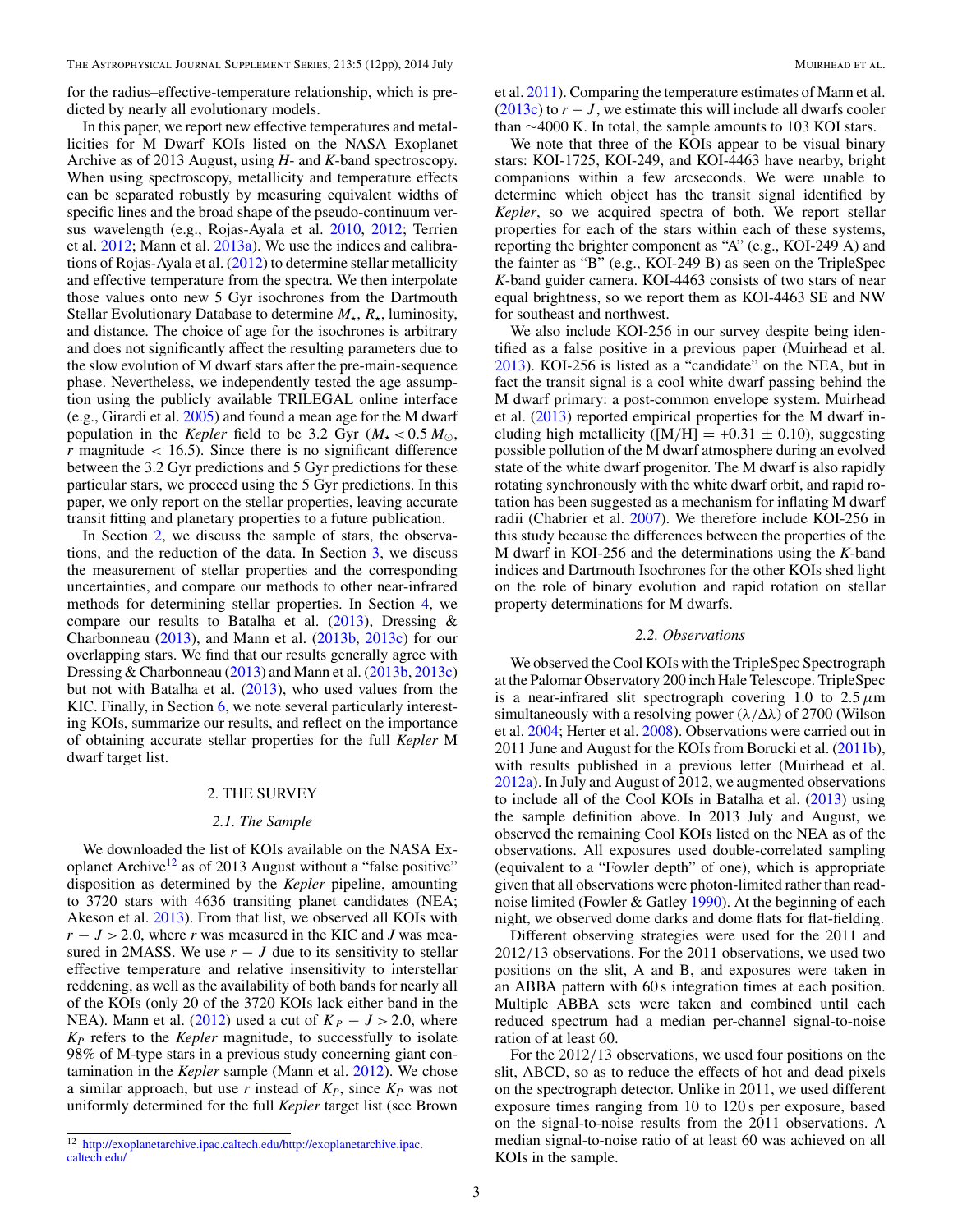<span id="page-3-0"></span>The Astrophysical Journal Supplement Series, 213:5 (12pp), 2014 July Muirhead et al.

For each KOI observation, we also observed a rapidly rotating A0V star near in time and location in the sky to calibrate and remove absorption lines imprinted on the KOI spectrum by the Earth's atmosphere. The A0V stars were chosen from a list of A0V stars returned by SIMBAD, with measured projected rotational velocities (*V* sin *i*) of greater than 100 km s<sup> $-1$ </sup> and no evidence of binarity. For each KOI, the nearest A0V star with a *K*-band magnitude equal to or less than the KOI was chosen from the list and observed so as to achieve a signal-to-noise of twice that achieved on the KOI. Each A0V star observation was taken within 30 minutes of each KOI observation with an airmass difference of less than 0.1.

#### *2.3. Data Reduction*

For the 2011 observations, each A and B pair was differenced, flat-field-corrected and extracted using the SpexTool reduction package (Cushing et al. [2004,](#page-10-0) updated for Palomar-TripleSpec), which includes a program called Xtellcor for calibrating and removing the absorption lines introduced by the Earth's atmosphere using the respective observations of A0V stars (Vacca et al. [2003\)](#page-11-0). SpexTool incorporates procedures to remove detector effects such as quadrant-to-quadrant cross-talk and channelto-channel capacitive coupling specific to the TripleSpec infrared detector (artifacts and removal are described in Muirhead et al. [2011\)](#page-11-0). For the 2012 observations, the A and B observations and C and D observations were differenced separately, and extracted and combined using SpexTool. Observations of the same KOI on different nights were combined using SpeXTool.

Absolute radial velocity differences between the KOIs can shift the absorption lines used to determine stellar properties. To correct for this, we cross-correlated each spectrum with a spectrum of a similar spectral type from the IRTF Spectral Library (Cushing et al. [2005;](#page-10-0) Rayner et al. [2009\)](#page-11-0), which have already been shifted to zero radial velocity and vacuum wavelengths. We then apply an offset to the wavelength solution for the KOI spectra based on the result of the cross-correlation. We visually inspected each KOI spectrum to ensure that the locations of prominent absorption lines were consistent with those in the IRTF spectral library. The spectra for the dwarf stars are plotted in Figure [1](#page-4-0) and the spectra for the giant star KOI-977 and peculiar star KOI-3497 are plotted in Figure [2.](#page-5-0)

#### 3. STELLAR PROPERTIES

Dwarf*/*giant discrimination was performed on each star by visually inspecting the absorption lines in the CO band at 2.3  $\mu$ m. M giant stars have markedly deeper CO lines than dwarfs due to effects from low surface gravity (e.g., Rayner et al. [2009\)](#page-11-0). We identify one giant star among the sample: KOI-977. KOI-977 was previously identified as a giant in Muirhead et al. [\(2012a\)](#page-11-0) using the same data in this paper, and later investigations by Mann et al. [\(2012\)](#page-11-0) and Dressing & Charbonneau [\(2013\)](#page-10-0) also identified KOI-977 as a giant star. We note that in an adaptive optics imaging survey of KOIs, Law et al. [\(2013\)](#page-10-0) found no obvious companions to KOI-977.

For the remaining dwarf stars, stellar properties were determined using the calibrations of Rojas-Ayala et al. [\(2012\)](#page-11-0): metallicity was determined using the equivalent widths of the *K*-band Na<sub>I</sub> doublet and Ca<sub>I</sub> triplet and corrected for temperature dependence using the  $H_2O-K2$  index. Rojas-Ayala et al. [\(2012\)](#page-11-0) calibrated the relationship between equivalent width,  $H_2O-K2$ , and metallicity using M dwarfs with F-, G-, or K-type companions of known metallicity using the TripleSpec Spectrograph at Palomar: the very spectrograph used for the observations in this paper. The calibration stars consisted of M dwarf stars with spectral types ranging from M1 to M6, with effective temperatures of between 2830 K and 3850 K, metallicities ([Fe*/*H]) of between −0.69 and 0.24. Stellar effective temperature was determined by interpolating metallicity and the  $H<sub>2</sub>O-K2$  index onto a grid of synthetic temperature, metallicity, and  $H_2O - K2$ indices calculated from the BT-Settl-2010 synthetic spectra assuming a surface gravity  $log(g) = 5.0$  (Allard et al. [2012\)](#page-10-0). Unlike the metallicity determinations, the effective temperature determinations are therefore model-dependent and should be taken with some caution.

To estimate the uncertainties, we follow a Monte Carlo approach. For each cool KOI spectrum, we create 100 copies of the spectrum, each with random Gaussian noise added to each channel based on the per-pixel uncertainties from photon noise, readout noise, and flat-fielding errors for both the target data and the telluric calibrator data. We then measure the *K*-band Na i doublet and Ca<sub>I</sub> triplet equivalent widths and  $H_2O-K2$  index for each of the 100 noisy copies. We calculate the resulting metallicities and effective temperatures for each of the noisy copies. From these distributions, we calculate the standard deviation of the metallicities and effective temperatures, and use that as the uncertainty due to measurement errors.

Since the effective temperature determination incorporates the metallicity determination when interpolating onto the H2O-K2 indices calculated from the BT-Settl-2010 synthetic spectra, there is the possibility that the metallicity uncertainties and the effective temperature uncertainties are correlated. The Monte Carlo approach enables a simple calculation of the Pearson correlation coefficient between these two quantities, using the 100 distributions of random effective temperature and metallicity measurements determined from the artificially noisy spectra. Taking all of the cool KOIs in our sample, we found a mean correlation coefficient of −0.05, with the correlations coefficients producing a roughly normal distribution with a standard deviation of 0.1. This indicates a low degree of correlation between these two parameters.

In addition to uncertainty due to measurement errors, there is also a systematic uncertainty due to any errors in the Rojas-Ayala et al. [\(2012\)](#page-11-0) calibration itself. We assume a systematic uncertainty of 0.12 dex for the metallicity and 50 K for the effective temperature, added in quadrature to the uncertainties from noise in the spectra. The systematic metallicity uncertainty is based on the residuals between the Rojas-Ayala et al. [\(2012\)](#page-11-0) calibration and M dwarfs with known metallicities based on associated Sun-like stars. The systematic effective temperature uncertainty is an educated guess based on the few M dwarfs with both *K*-band effective temperatures and effective temperatures measured with optical long-baseline interferometry (see Figure 3(a) in Muirhead et al. [2012a\)](#page-11-0).

Several of the stars in the target sample have  $H_2O-K2$  values consistent with stars earlier than M0, where the Rojas-Ayala et al. [\(2012\)](#page-11-0) indices are not calibrated: KOIs 641, 1393, 2417, 2418, 2992, 3140, 3414, 4087, and 4463 SE and 4463 NW. We include the spectra in this paper; however, we do not report stellar parameters for these stars as the Rojas-Ayala et al. [\(2012\)](#page-11-0) calibrations do not apply for stars earlier than M0. Subtracting these stars and KOI 977 from the sample of 103 KOIs leaves 93 KOIs for which we report stellar properties, two of which are binary stars (KOIs 1725 and 249).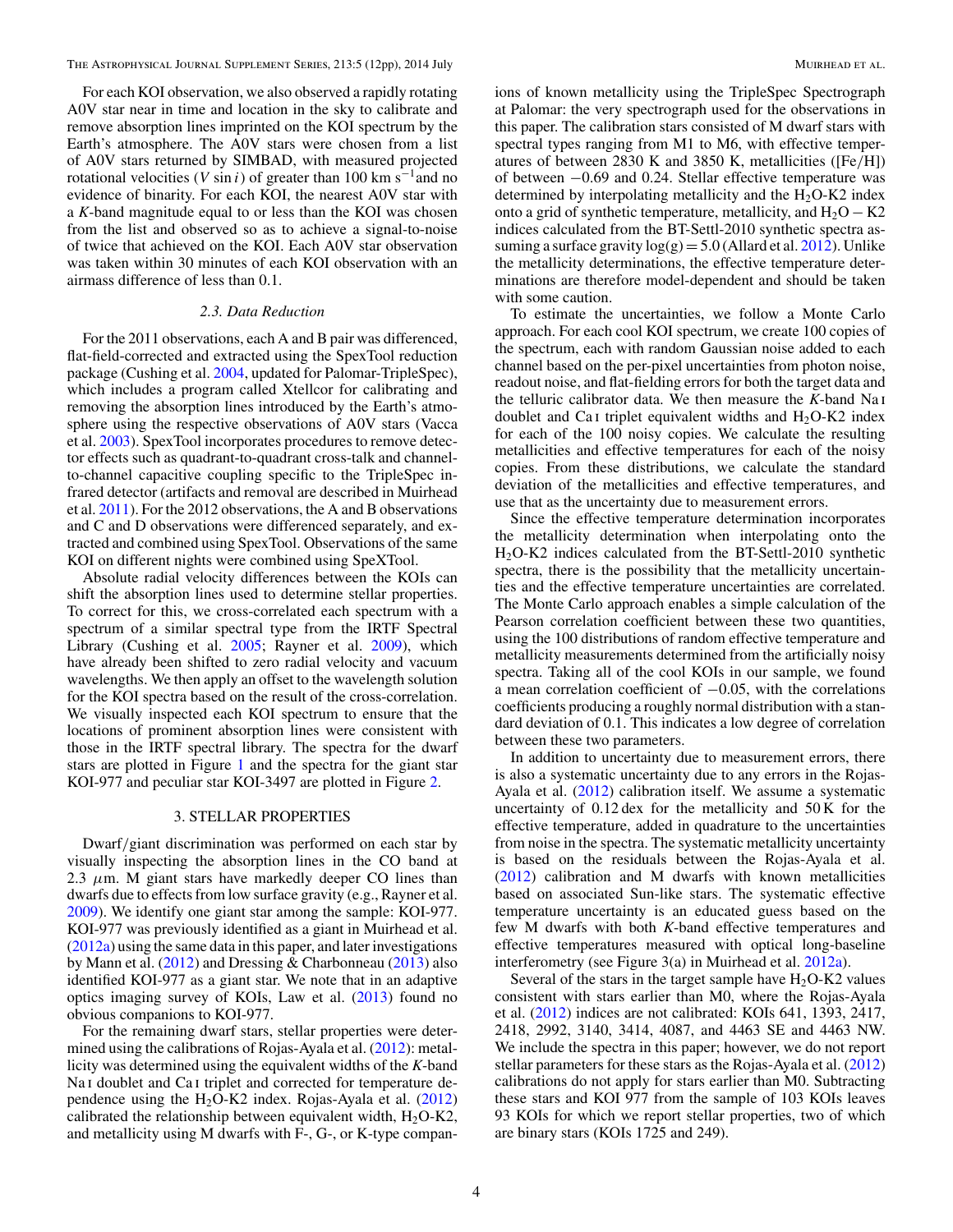<span id="page-4-0"></span>

**Figure 1.** *H*- and *K*-band spectra of the Cool KOIs identified as dwarfs in this study, shifted to remove radial velocity. The KOIs are ordered in increasing  $T_{\text{eff}}$ . The spectra are plotted on a log scale and multiplied by an arbitrary constant for the sake of ordering. The spectra are available for download online using the data behind the figure feature.

(An extended version and FITS images of this figure are available in the online journal.)

### *3.1. Comparison of Metallicity Methods*

In addition to the work of Rojas-Ayala et al. [\(2012\)](#page-11-0), there are two other calibrations relating near-infrared spectroscopic indices to M dwarf metallicity. Terrien et al. [\(2012\)](#page-11-0) describe a technique to measure M dwarf metallicities using the equivalent widths of Na<sub>I</sub> and Ca<sub>I</sub> lines in the *H* band and the  $H_2O$ -H index from Covey et al. [\(2010\)](#page-10-0) for removing temperature effects. They also developed their own *K*-band metallicity calibration using the same lines as Rojas-Ayala et al. [\(2012\)](#page-11-0). They show that their metallicity determinations are consistent with the Rojas-Ayala et al. [\(2012\)](#page-11-0) determinations for the M dwarfs that overlapped in their calibration samples.

In another paper, Mann et al. [\(2013a\)](#page-11-0) explored indices at both optical and infrared wavelengths to find the absorption lines that correlated strongest with metallicity for mid-K dwarfs through M dwarfs. They found that the equivalent widths of the Na i doublet and CO (2–0) band head in the *K* band correlated strongest and used the  $H<sub>2</sub>O-K2$  index from Rojas-Ayala et al. [\(2012\)](#page-11-0) to remove temperature effects. Unlike Rojas-Ayala et al.  $(2012)$  and Terrien et al.  $(2012)$ , Mann et al.  $(2013a)$  included K dwarfs and stars with  $[Fe/H] < -0.5$  in their calibration sample.

For the sake of completeness, we calculate KOI metallicities using these two other techniques in addition to the Rojas-Ayala et al. [\(2012\)](#page-11-0) technique. Unlike Rojas-Ayala et al. [\(2012\)](#page-11-0), both Terrien et al. [\(2012\)](#page-11-0) and Mann et al. [\(2013a\)](#page-11-0) used the SpeX Spectrograph on the NASA Infrared Telescope Facility in Mauna Kea to acquire their spectra (Rayner et al. [2003\)](#page-11-0). SpeX has a resolving power of 2000, lower than TripleSpec's 2700, which may result in different equivalent width and temperature determinations. We therefore convolve our TripleSpec spectra with a Gaussian kernel with a full width at half-maximum matching a resolving power of 3000. Convolving a resolution 2700 spectrum with a resolution 3000 kernel results in a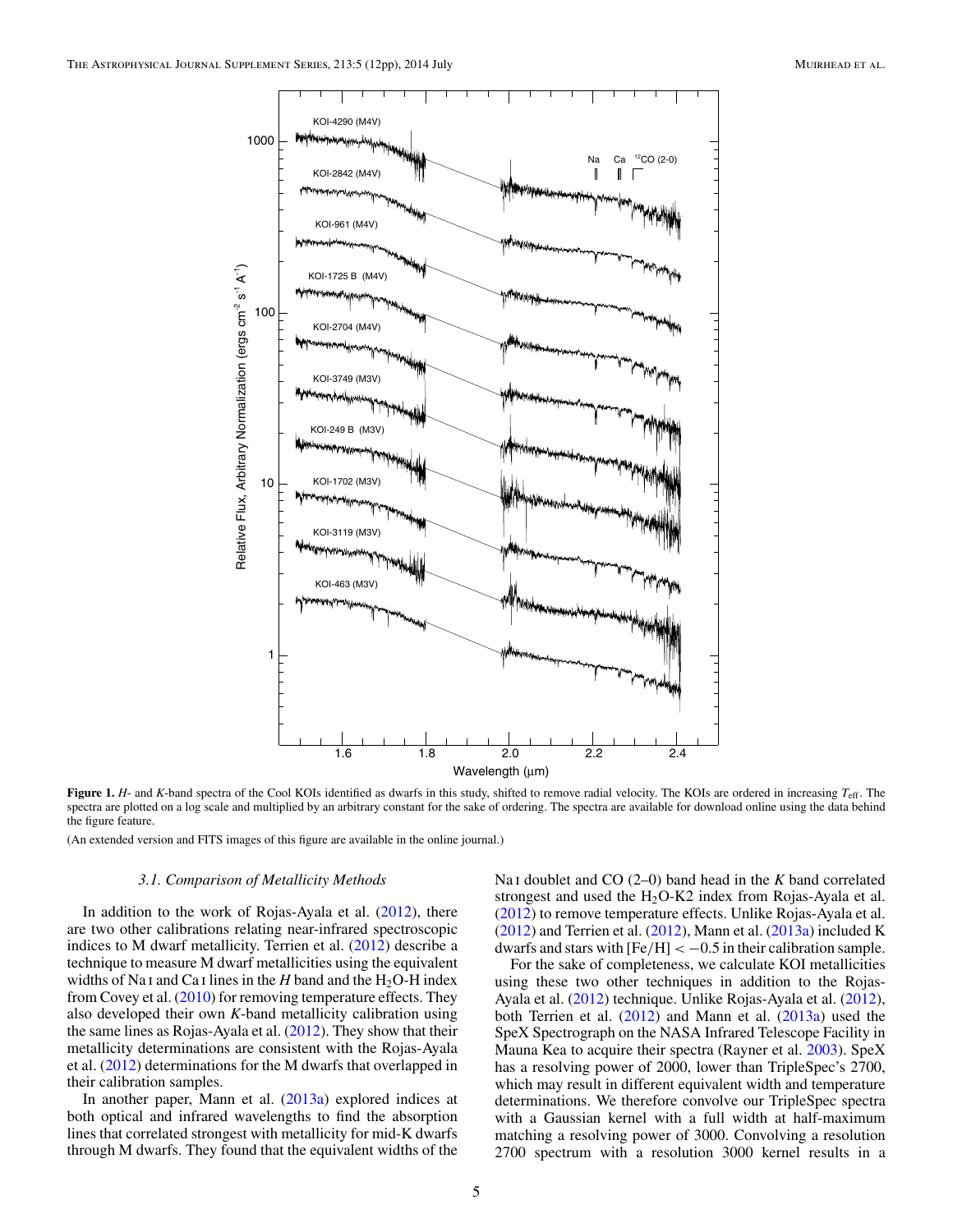<span id="page-5-0"></span>

**Figure 2.** *H*- and *K*-band spectra of KOI 977 and KOI 3497. The spectrum of KOI 977 is consistent with a giant star: deep CO lines at 2.31 *μ*m and shallow Na and Ca lines in the *K* band. Mann et al. [\(2012\)](#page-11-0) and Dressing & Charbonneau [\(2013\)](#page-10-0) also conclude that KOI 977 is a giant star. KOI 3497 is more interesting: it has deep 2.31  $\mu$ m CO lines but also deep Ca and Na lines. Adaptive optics imaging reveals that KOI 3497 is in fact two stars; however, their spectral types have not been confirmed. The spectra are available for download online using the data behind the figure feature.

(FITS images of this figure are available in the online journal.)



**Figure 3.** Comparison of metallicity methods applied to the spectra of the KOIs in this survey. Top row: metallicity ([Fe*/*H] and [M*/*H]) as determined by the *H*-band method of Terrien et al. [\(2012,](#page-11-0) T12) and *K*-band method of Mann et al. [\(2013b\)](#page-11-0) compared to the *K*-band method of Rojas-Ayala et al. [\(2012,](#page-11-0) R12) on the KOIs observed in this paper. Bottom row: residuals between methods as a function of the H2O-K2 index, which traces *T*eff. The different methods clearly report different metallicities as a function of spectral type. The discrepancies could be due to using different spectrographs (SpeX for [T12](#page-11-0) and [M13b,](#page-11-0) and TripleSpec for [R12\)](#page-11-0), though the different resolution is accounted for and wavelength differences are removed.

spectrum with an equivalent resolution of 2000: the resolution of SpeX data before calculating the Terrien et al.  $(2012)$  and Mann et al. [\(2013a\)](#page-11-0) metallicities.

Figure 3 plots the results using the Rojas-Ayala et al. [\(2012\)](#page-11-0) metallicity calibration versus the results using the Terrien et al. [\(2012\)](#page-11-0) and Mann et al. [\(2013a\)](#page-11-0) calibrations. We also plot the residuals versus the H2O-K2 temperature indicator. The

methods are generally in agreement; however the largest scatter appears at high H2O-K2 values, or high temperatures. The Mann et al. [\(2013a\)](#page-11-0) determinations are occasionally unrealistically high, with several KOIs having [Fe*/*H] values greater than 0.5. We speculate that the use of the  $CO(2-0)$  lines for metallicity determination is dangerous given its clear dependence on surface gravity. However, it is possible that the high [Fe*/*H] values could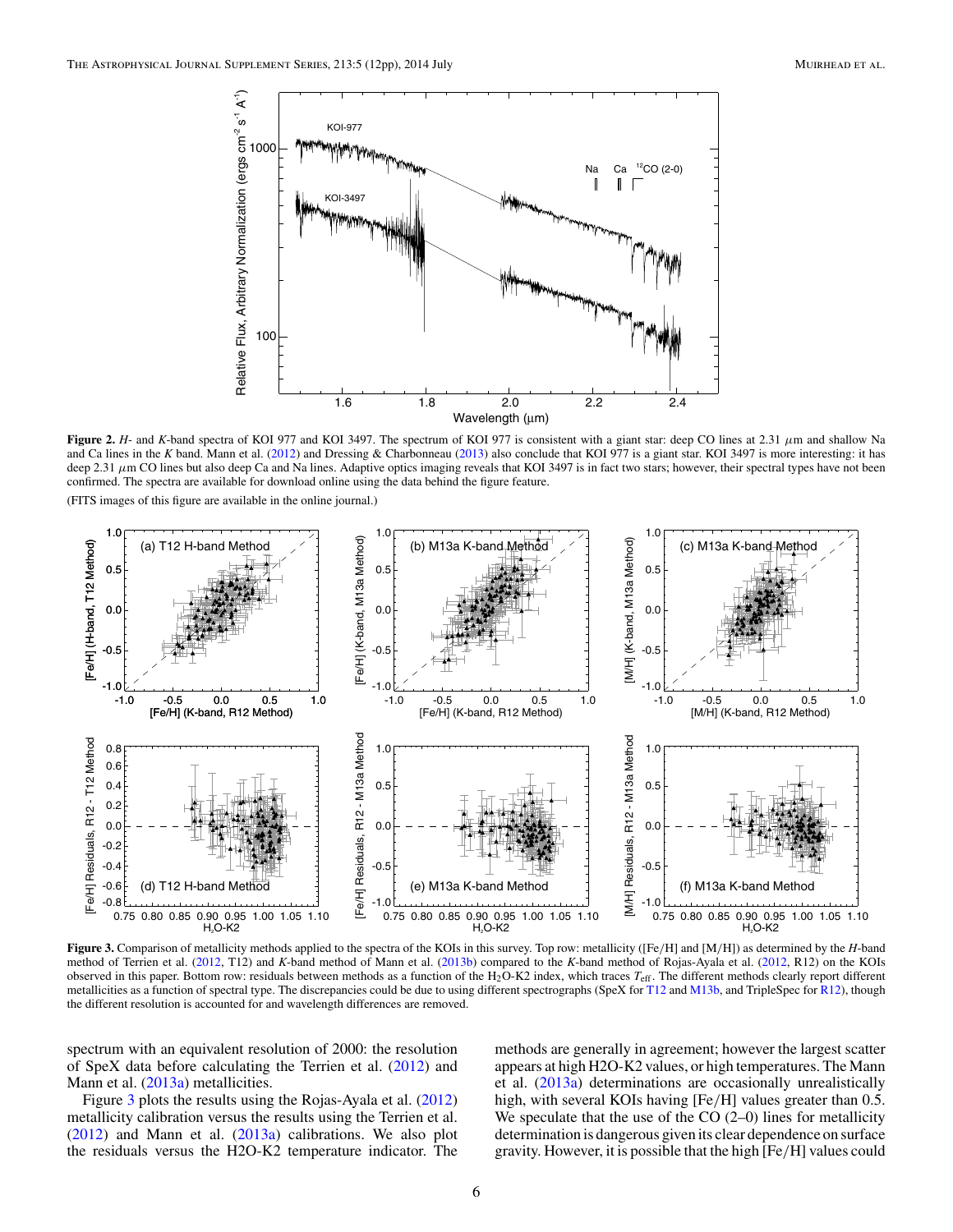<span id="page-6-0"></span>be due to inaccurate accounting of the differences in resolution and wavelength calibration between the SpeX and TripleSpec spectra. Either way, we choose to proceed using the Rojas-Ayala et al. [\(2012\)](#page-11-0) calibration, as it is most appropriate for the spectra we obtained.

#### *3.2. New Dartmouth Isochrones*

For those stars with  $H<sub>2</sub>O-K2$  that do fall within the Rojas-Ayala et al. [\(2012\)](#page-11-0) calibration, stellar mass, radius, and luminosity for the dwarfs were determined by interpolating the measured effective temperature and metallicity onto new 5 Gyr stellar evolutionary isochrones. Stellar evolution models used in this study were computed using an updated version of the Dartmouth series. Of primary significance for this work is that the fitting point of the surface boundary conditions has been modified. Models presented by Dotter et al. [\(2008\)](#page-10-0) determine the initial pressure and temperature of the model envelope integration by finding the gas pressure of a PHOENIX model atmosphere structure at  $T = T_{\text{eff}}$  for a given logg and [Fe*/*H]. However, for this work, the models fit the surface boundary conditions at an larger optical depth. For a given *T*eff, log *g*, and [Fe*/*H], the starting pressure and temperature for the envelope integration are defined using the same model atmosphere structures, but at an optical depth of  $\tau = 10$ . Non-adiabatic effects in the outer layers of M dwarfs are, as a result, treated more realistically (Chabrier & Baraffe [1997\)](#page-10-0).

This has two consequences for the Dartmouth models. First, stellar models are more accurate below 0.2  $M_{\odot}$ . The original Dartmouth series are known to be inaccurate below  $0.2 M_{\odot}$ , a problem stemming from the adopted treatment of the surface boundary conditions. A second consequence is that the models have a revised mass– $T_{\text{eff}}$  relation, whereby models of a given mass have a hotter  $T_{\text{eff}}$  in the updated models. This is most pronounced below  $T_{\text{eff}} \sim 4700$  K, with a largest difference of about 60 K occurring near the fully convective boundary. Radii, however, are relatively unaffected.

Models were computed for masses above  $0.08 M_{\odot}$  for metallicities  $-0.5 <$  [Fe/H] < +0.5. Grid spacings were 0.05  $M_{\odot}$ in mass and 0.1 dex in metallicity. A finer mass resolution of  $0.01 M_{\odot}$  along the isochrones was then achieved by cubic-spline interpolation. This fine grid allows for more accurate interpolation of empirical data onto stellar isochrones.

We interpolated the measured effective temperature and metallicity onto the isochrones by first constructing a Delaunay triangulation from the effective temperatures and metallicities listed in the isochrones using the "triangulate" procedure in IDL (e.g., Lee & Schachter [1980\)](#page-10-0). We then interpolated the stellar mass, radius, luminosity, and expected absolute K band for each target by interpolating the measured values onto the three-dimensional temperature–metallicity–mass, temperature–metallicity–radius, etc., plane using the "trigrid" procedure in IDL.

Once settled onto the main sequence (age  $\geq 0.5$  to 1.0 Gyr), M dwarfs do not significantly evolve for tens of billions of years (Laughlin et al. [1997\)](#page-10-0). Therefore, unless a particular object is a pre-main-sequence star, the choice of 5 Gyr isochrones will not strongly affect the resulting masses and radii. The isochrones include predictions for the absolute 2MASS*K*-band magnitudes, based on the PHOENIX model atmospheres used to set the surface boundary conditions in the evolutionary models (Dotter et al. [2008;](#page-10-0) Hauschildt et al. [1999a,](#page-10-0) [1999b\)](#page-10-0). For each KOI, we compare the predicted absolute *K*-band magnitude from the isochrones to the apparent *K*-band magnitude as measured

by 2MASS to estimate the distance to the KOI. Using this technique, we measure a median distance to the stars in the sample to be 131 pc, with the maximum distance being 622 pc for KOI-2926. The stars are significantly closer than the four open clusters in the *Kepler* field of view: NGC 6791, NGC 6811, NGC 6819, and NGC 6866, which have distances of 4100, 1215, 2360, and 1450 parsecs, respectively, and  $A_V$  extinction factors of 0.117, 0.160, 0.238, and 0.169, respectively, as listed in the WEBDA database of clusters (Mermilliod [1995\)](#page-11-0). Since  $A_K$  is an order of magnitude less than  $A_V$ , we expect extinction to cause effects at less than the 0.01 mag level, which is near the uncertainty on the measured 2MASS magnitudes. Therefore, we do not correct for extinction when calculating the distances to the stars in our sample.

#### 4. COMPARISON TO PUBLISHED PROPERTIES

In this section, we compare our measured stellar properties to those of other studies for overlapping Cool KOIs, specifically Batalha et al. [\(2013\)](#page-10-0), Dressing & Charbonneau [\(2013\)](#page-10-0), and Mann et al. [\(2013b,](#page-11-0) [2013c\)](#page-11-0).

### *4.1. Batalha et al. [\(2013\)](#page-10-0)*

Figure [4](#page-7-0) compares the  $T_{\text{eff}}$ , log(g), and  $R_{\star}$  determinations from Batalha et al. [\(2013\)](#page-10-0) to this paper, for KOIs that overlap. Batalha et al. [\(2013\)](#page-10-0) used four different methods for determining stellar effective temperature, and used the Yonsei–Yale isochrones to interpolate  $R_{\star}$  and  $M_{\star}$ (Yi et al. [2003\)](#page-11-0). In the figure, " $J-K$ " refers to the use of  $J-K$  colors to determine  $T_{\text{eff}}$ . "KIC + YY" refers to the use of the KIC derived  $T_{\text{eff}}$  and  $\log(g)$ as starting points for a parameter search using the Yonsei–Yale isochrones (Yi et al. [2003\)](#page-11-0). "SPC" and "SME" refer to spectral synthesis codes used in coordination with the Yonsei–Yale isochrones to determine properties for those KOIs with optical spectroscopy (Buchhave et al. [2012;](#page-10-0) Valenti & Piskunov [1996;](#page-11-0) Valenti & Fischer [2005\)](#page-11-0).

The Yonsei–Yale isochrones reproduce properties for Sunlike stars reasonably well. However, for low-mass stars they predict a *R-*–*T*eff relationship that flattens out around 0.5 *R* for *T*eff at or below 4000 K. Empirical measurements of lowmass star radii using optical long-baseline interferometry do not support this relationship, instead favoring the predictions of the Dartmouth isochrones (Boyajian et al. [2012\)](#page-10-0) and BCAH isochrones (Baraffe et al. [1998\)](#page-10-0), which predict a flatting out of stellar radius closer to 3000 K and 0.1 *R-* due to effects from electron degeneracy pressure. The difference in choice of isochrones leads to a dramatic difference in the stellar radius determinations between this work and Batalha et al. [\(2013\)](#page-10-0), despite relative agreement between our *T*eff determinations. We note, however, that recently revised Yonsei–Yale isochrones correct for these discrepancies (Spada et al. [2013\)](#page-11-0), but the isochrones used in Batalha et al. [\(2013\)](#page-10-0) did not.

### *4.2. Dressing & Charbonneau [\(2013\)](#page-10-0)*

Dressing & Charbonneau [\(2013\)](#page-10-0) used KIC and 2MASS photometry to determine stellar *T*eff, *R-*, *M-*, log(*g*), [Fe*/*H], and distances for 3897 Cool *Kepler* targets observed as part of the primary *Kepler* planet search program. Of the 93 dwarf Cool KOIs we observed with TripleSpec in this paper, 84 of them also have stellar properties reported in Dressing & Charbonneau [\(2013\)](#page-10-0). The remaining 15 are stars that were added to the *Kepler* target list via the *Kepler* Guest Observer program, which is also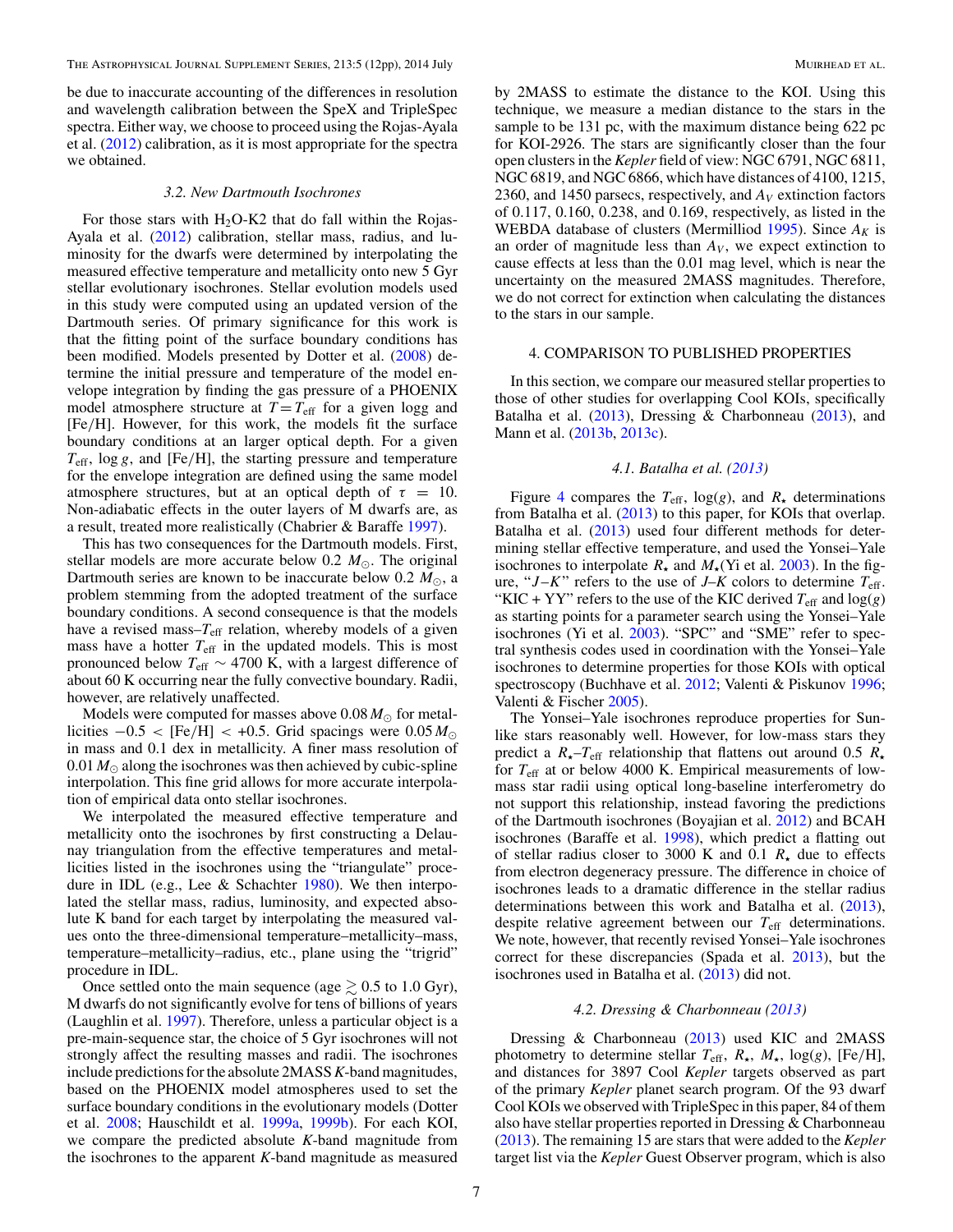<span id="page-7-0"></span>

**Figure 4.** Comparison between the stellar properties ascribed to the Cool KOIs in Batalha et al. [\(2013,](#page-10-0) B13) and this work. (a)  $T_{\text{eff}}$  from Batalha et al. [\(2013\)](#page-10-0) vs. this work. (b)  $\log(g)$  from Batalha et al. [\(2013\)](#page-10-0) vs. this work. (c)  $R_{\star}$  from Batalha et al. (2013) vs. this work. Although the  $T_{\text{eff}}$  determinations are relatively consistent, the use of Yonsei–Yale isochrones for determining properties of low-mass stars by Batalha et al. [\(2013\)](#page-10-0) leads to very different log(*g*) and *R-* determinations when compared to this work, which uses the Dartmouth isochrones (Dotter et al. [2008\)](#page-10-0). Boyajian et al. [\(2012\)](#page-10-0) showed that the Dartmouth isochrones reproduce empirical radius determinations of low-mass stars more reliably than the Yonsei–Yale isochrones.

(A color version of this figure is available in the online journal.)



Figure 5. Comparison between the stellar properties ascribed to the Cool KOIs in Dressing & Charbonneau [\(2013,](#page-10-0) D13) and this work for stars that overlap in both studies. Top row: *T*eff, log(*g*), and [Fe*/*H] from Dressing & Charbonneau [\(2013\)](#page-10-0) vs. this work. In general, our *T*eff and log(*g*) determinations agree, but the [Fe*/*H] determinations are admittedly untrustworthy in [D13](#page-10-0) owing to the challenge of determining metallicities with colors alone. For the *T*eff and log(*g*) plots we colored the symbols according to the [Fe/H] determinations from this work. Bottom row:  $M_{\star}$  and  $R_{\star}$  from [D13](#page-10-0) compared to this work, and finally the difference between our  $R_{\star}$ determinations vs. [Fe*/*H] from this work. We fit a line showing a slight, but apparent metallicity dependence to the residuals. (A color version of this figure is available in the online journal.)

surveyed for transiting planets in addition to the primary *Kepler* exoplanet planet search program.

Figure 5 compares the stellar parameter determinations of this paper to Dressing & Charbonneau [\(2013\)](#page-10-0) for the 84 overlapping stars. In general, the spectroscopic and photometric methods are in agreement, especially for *T*eff. However, Dressing & Charbonneau [\(2013\)](#page-10-0) had admittedly poor constraints on stellar metallicities, due to degeneracies between *T*eff and metallicity, which is reflected in panel (c) of the figure. This leads to a slight metallicity dependence to the difference between our respective radius determinations, as shown in panel (f).

### *4.3. Mann et al. [\(2013b\)](#page-11-0)*

Mann et al. [\(2013b\)](#page-11-0) acquired optical spectra of 67 of the 93 Cool KOIs in this sample. In their paper, they reported metallicities using the optical calibrations of Mann et al. [\(2013a\)](#page-11-0) and calculated effective temperatures for the stars using a custom comparison to model stellar atmospheres. They proceeded to estimate the radii of the M dwarfs using the  $T_{\text{eff}}-R_{\star}$  relation from Boyajian et al. [\(2012\)](#page-10-0). The *T*eff–*R-* relation in Boyajian et al. [\(2012\)](#page-10-0) was fit using observations of M dwarf radii using optical long-baseline interferometry, where the authors did not detect a dependence on stellar metallicity. However, both the Dartmouth and BCAH evolutionary isochrones predict a significant metallicity dependence to the *T*eff–*R-* relation for main-sequence low-mass stars. Figure [6](#page-8-0) compares the stellar parameter determinations of this paper to Mann et al. [\(2013b\)](#page-11-0) for the 67 overlapping stars.

### *4.4. Mann et al. [\(2013c\)](#page-11-0)*

Mann et al. [\(2013c\)](#page-11-0) acquire optical spectra of 81 of the 93 Cool KOIs in this sample. They reported effective temperatures,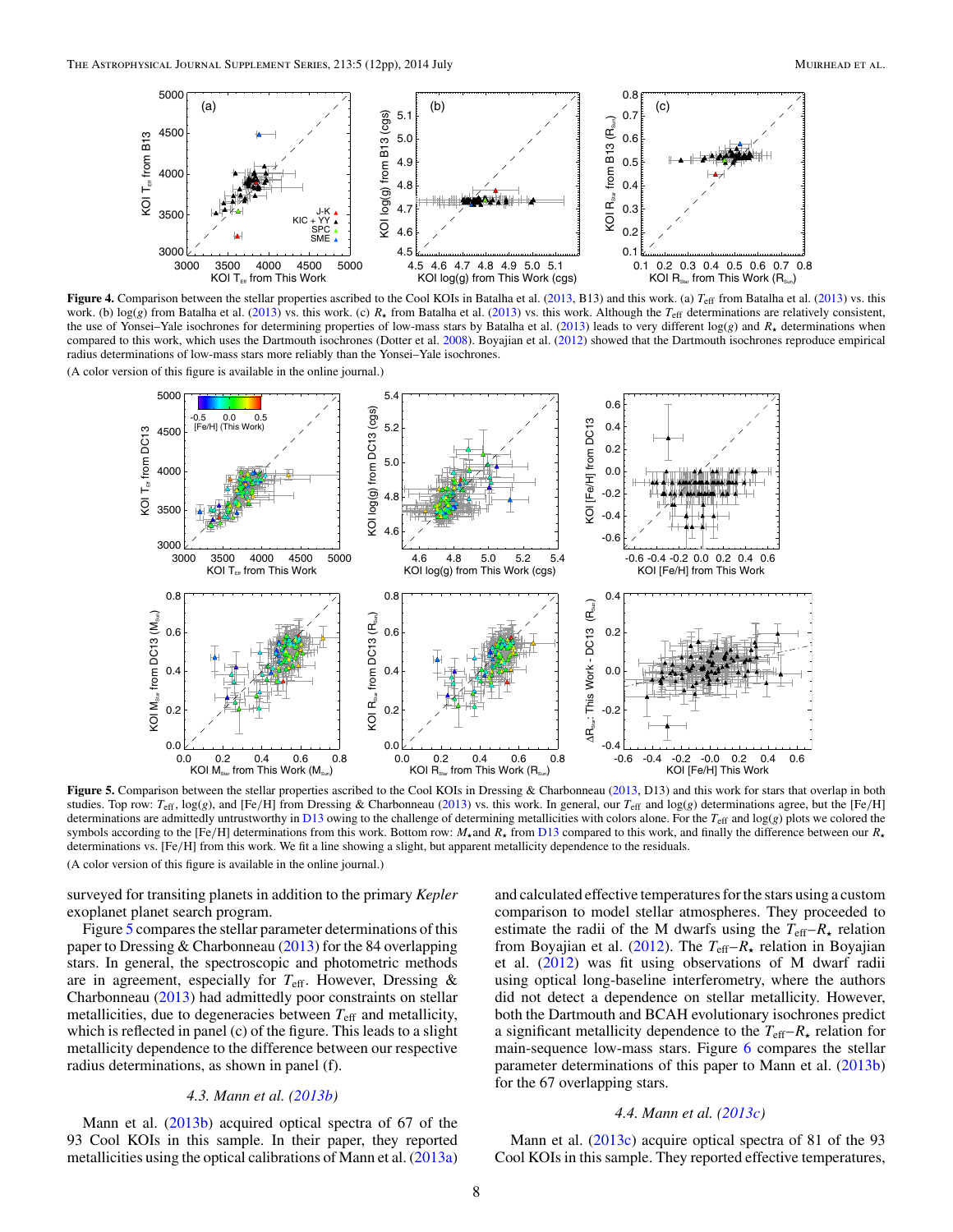<span id="page-8-0"></span>

Figure 6. Comparison between the stellar properties ascribed to the Cool KOIs in Mann et al. [\(2013b,](#page-11-0) M13b) and this work for stars that overlap in both studies. (a) [Fe/H] from Mann et al. [\(2013b\)](#page-11-0) vs. this work. (b)  $R_{\star}$  from Mann et al. [\(2013b,](#page-11-0) M13b) compared to this work. (c) the difference between our  $R_{\star}$  determinations vs. [Fe*/*H] from this work. As with Dressing & Charbonneau [\(2013\)](#page-10-0), we fit a line showing a slight, but apparent metallicity dependence to the residuals.



**Figure 7.** Comparison between the stellar properties ascribed to the Cool KOIs in Mann et al. [\(2013c,](#page-11-0) M13c) and this work for stars that overlap in both studies. Left: [Fe*/*H] from Mann et al. [\(2013b\)](#page-11-0) vs. this work. Center: *R-* from Mann et al. [\(2013c,](#page-11-0) [M13c\)](#page-11-0) compared to this work. Right: the difference between our *R-* determinations vs. [Fe*/*H] from this work. As with Dressing & Charbonneau [\(2013\)](#page-10-0), we fit a line showing a slight, but apparent metallicity dependence to the residuals. (A color version of this figure is available in the online journal.)

stellar radii, and masses by calibrating spectral indices directly to the *empirical* effective temperature and radius measurements of nearby M dwarfs from Boyajian et al. [\(2012\)](#page-10-0), and masses using mass–magnitude relationships from Delfosse et al. [\(2000\)](#page-10-0), without invoking atmospheric models as with Mann et al. [\(2013b\)](#page-11-0). Figure 7 compares the stellar parameter determinations of this paper to Mann et al. [\(2013c\)](#page-11-0) for the 81 overlapping stars.

### *4.5. Summary of Comparisons*

Despite the differences in methods, as with Dressing & Charbonneau [\(2013\)](#page-10-0), the stellar properties from Mann et al. [\(2013b,](#page-11-0) [2013c\)](#page-11-0) and our results are generally in agreement. Figure 6 compares the stellar parameter determinations of this paper to Mann et al. [\(2013b\)](#page-11-0) for the overlapping stars. The only striking difference is in the handful of stars with radii between 0.20 and 0.35  $R_{Sun}$  as determined by our methods (panel (b)). For those stars, Mann et al. [\(2013b\)](#page-11-0) report significantly larger radii. The Boyajian et al. [\(2012\)](#page-10-0) relationship is sparsely sampled in this regime, leading to significant differences between the Boyajian et al. [\(2012\)](#page-10-0)  $T_{\text{eff}}-R_{\star}$  relation and predictions from the Dartmouth models at these particular radii.

# 5. INTERESTING SYSTEMS

### *5.1. The Smallest KOIs*

We identify the following KOIs as M4V-dwarfs, making them the smallest stars with planet candidates detected by *Kepler*: KOI-4290, KOI-2842, KOI-961 (confirmed as *Kepler* 42, Muirhead et al. [2012b\)](#page-11-0), KOI-1725 B, and KOI-2704. In this paper, we choose to concentrate on the stars rather than their

planets, we note that three of these five stars have multiple planet candidates listed in the NEA as detected by the *Kepler* pipeline.

### *5.2. KOI-3497 and KOI-1880*

KOI-3497 presents an interesting case. At first, we classified KOI-3497 as a giant star due to the relatively deep CO lines in the  $K$  band. However, the Na and Ca lines are more consistent with a dwarf star, and KOI-3497's proper motion from the UCAC4 catalog is consistent with being within 100 pc  $(\mu = 23.3 \text{ mas yr}^{-1}$ , Zacharias et al. [2012\)](#page-11-0), supporting a nearby dwarf rather than distant giant.

We observed KOI-3497 with the Robo-AO laser adaptive optics and imaging system (Baranec et al. [2013\)](#page-10-0) on the Palomar Observatory 60 inch Telescope on UT 2013 August 15 to look for contaminating sources within the *Kepler* aperture. We used a long-pass filter with a 600 nm cut-on (LP600) to more closely approximate the *Kepler* bandpass while maintaining diffractionlimited resolution (Law et al. [2013\)](#page-10-0). The observation consisted of a sequence of full-frame-transfer detector readouts at the maximum rate of 8.6 Hz for a total of 90 s of integration time. The individual images were then combined using post-facto shift-and-add processing using KOI-3497 as the tip-tilt star with 100% frame selection. We detected that KOI-3497 is a binary with a separation of  $0$ .  $82 \pm 0$ . 06; the secondary component is at a position angle of  $176 \pm 3$  degrees with respect to the primary.

We acquired additional observations with Robo-AO on UT 2013 24 October to determine the relative color of each object (see Figure [8\)](#page-9-0). Integrations of 120 s in each of the LP600 and Sloan r'-, i'- and z'-band filters (York et al. [2000\)](#page-11-0) were captured. We used simple aperture photometry to calculate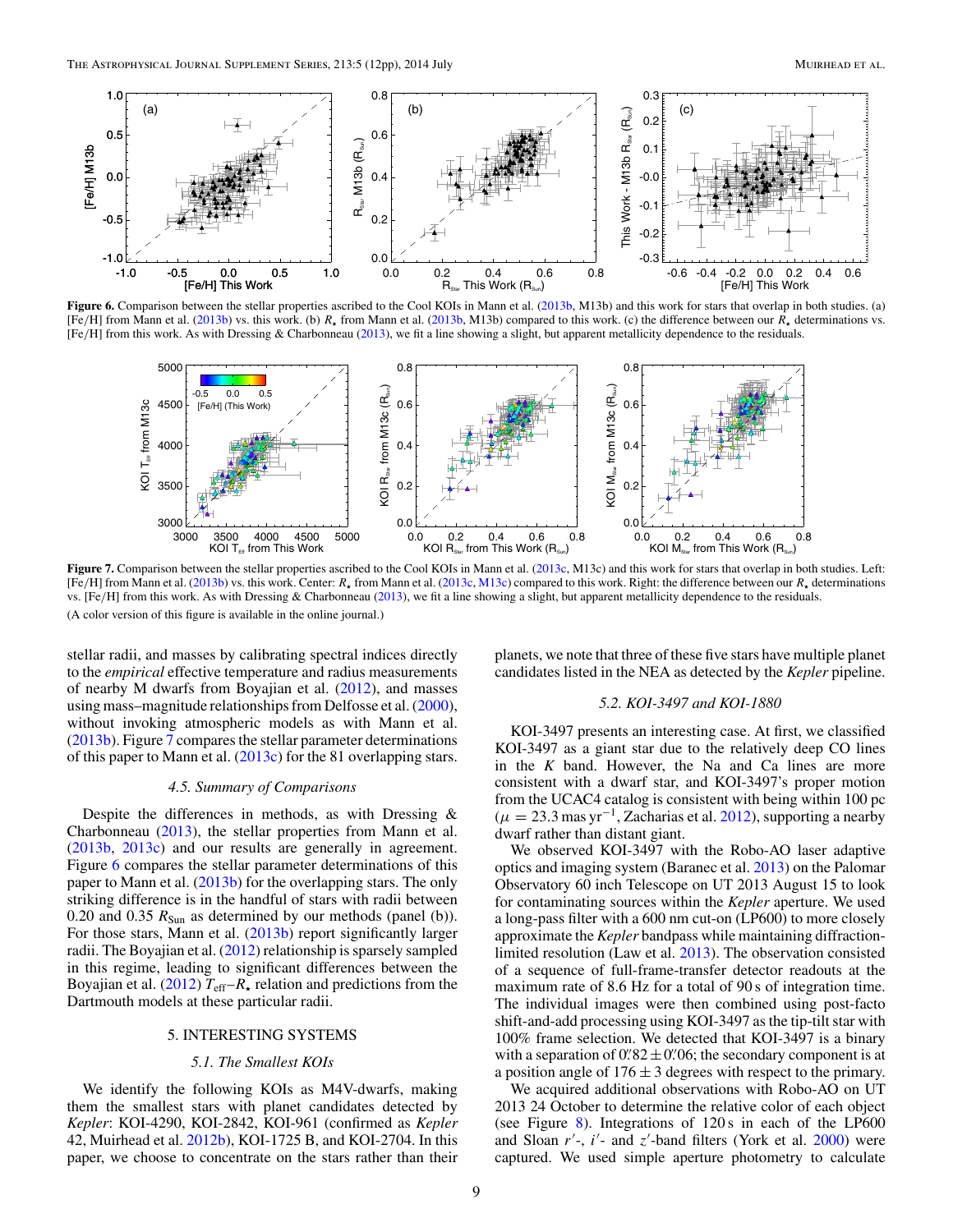<span id="page-9-0"></span>

**Figure 8.** False color Robo-AO image of KOI-3497. Sloan *r*-, *i*-, and *z*-band images have each been normalized to 25% of their primary peak intensity and have been assigned to B, G, and R color channels, respectively. The scaling is linear, north is up and east is left.

(A color version of this figure is available in the online journal.)

the flux ratio of the primary and secondary components: we measured the total flux centered on each component and subtracted off an equivalent aperture on the opposite side of the companion to approximate subtraction of each stellar halo and sky background. Multiple aperture sizes were used to generate estimates of the systematic errors, and we found consistent flux ratios when using apertures from 0. 17 to 0. 47. We found the following magnitude differences,  $\Delta m_{LP600} = 1.47 \pm 0.12$ ,  $\Delta m_{r'}$  = 2.10 ± 0.16,  $\Delta m_{i'}$  = 1.42 ± 0.27, and  $\Delta m_{i'}$  =  $1.13 \pm 0.23$ , indicating that the secondary is redder than the primary.

Without individual spectra of the two objects in KOI-3497, it is difficult to assign reliable effective temperatures for the two objects. However, in a study of low-mass stars in the SDSS, Bochanski et al. [\(2007\)](#page-10-0) provided useful  $r - i$  and  $i - z$ color–spectral-type relations for M-type stars (their Table 1). Combining the calibrated SDSS-like photometry from the KIC (providing *g*, *r*, and *i*) with the Robo-AO colors, we determine the following  $r - i$  colors for KOI-3497: 0.278 for the brighter component and 0.958 for the fainter. Following Bochanski et al. [\(2007\)](#page-10-0), the brighter component is bluer than an M0 star, however the fainter component is consistent with either an M2 or M3 star. Therefore, we label the object as peculiar, and attribute the deep CO relative to Na and Ca as a combination of a K-dwarf and an M-dwarf star.

We also note that a recent paper by Law et al. [\(2013\)](#page-10-0) indicates that KOI-1880 also contains a fainter contaminant 1*.* 7 from the brighter star. However, the magnitude difference in LP600 is 3.7, meaning the infrared spectra are likely not significantly contaminated.

# 6. CONCLUSIONS

Table 1 lists the stellar properties that are included in the machine-readable table (MRT) available in the online version of the journal. We also include the *H*- and *K*-band spectra for download. The spectra presented in this paper represent a significant investment of observational resources. However, the spectra and stellar properties direct future observational

**Table 1** Cool KOI Stellar Properties

| Parameter                      | Units       | <b>MRT</b> Format Code | Note        |
|--------------------------------|-------------|------------------------|-------------|
| KOI number                     |             | A7                     |             |
| Star KIC ID                    |             | L8                     |             |
| $T_{\rm Eff}$                  | K           | I4                     | a           |
| $+\sigma_{T_{\text{Eff}}}$     | K           | I4                     | a           |
| $-\sigma_{T_{\text{Eff}}}$     | K           | I4                     | a           |
| $[Fe/H]_{R12}$                 | log(solar)  | F5.2                   | a           |
| $\sigma$ [Fe/H] <sub>R12</sub> | log(solar)  | F4.2                   | a           |
| $[M/H]_{R12}$                  | log(solar)  | F5.2                   | a           |
| $\sigma_{\text{[M/H]_{R12}}}$  | log(solar)  | F4.2                   | a           |
| Sp type                        | <b>KHM</b>  | A <sub>4</sub>         | a           |
| $M_{\star}$                    | $M_{\odot}$ | F4.2                   | b           |
| $\sigma_{M_{\star}}$           | $M_{\odot}$ | F4.2                   | b           |
| $R_{\star}$                    | $R_{\odot}$ | F4.2                   | b           |
| $\sigma_{R_{\star}}$           | $R_{\odot}$ | F4.2                   | b           |
| Distance                       | pc          | I3                     | $\mathbf c$ |
| $[Fe/H]_{T12}$                 | log(solar)  | F5.2                   | d           |
| $\sigma$ [Fe/H] <sub>T12</sub> | log(solar)  | F4.2                   | d           |
| $[Fe/H]_{M13}$                 | log(solar)  | F5.2                   | d           |
| $\sigma$ [Fe/H] <sub>M13</sub> | log(solar)  | F4.2                   | d           |
| $[M/H]_{M13}$                  | log(solar)  | F5.2                   | d           |
| $\sigma_{\rm [M/H]_{M13}}$     | log(solar)  | F4.2                   | d           |

#### **Notes.**

<sup>a</sup> Determined using the *K*-band spectroscopic indices of Rojas-Ayala et al. [\(2012\)](#page-11-0). KHM refers to the Kirkpatrick et al. [\(1991\)](#page-10-0) spectral-type system. For KOI 961, we use the effective temperature from (Muirhead et al. [2012b\)](#page-11-0), which was determined by comparison to empirical measurements of Barnard's Star. <sup>b</sup> Stellar properties determined by interpolation onto a 5 Gyr isochrone from the

Dartmouth Stellar Evolution Database (Dotter et al. [2008\)](#page-10-0). <sup>c</sup> Distance calculated by combining the predicted  $M_K$  from the Dartmouth

isochrones to the apparent *K*-band magnitude from 2MASS (Cutri et al. [2003\)](#page-10-0). <sup>d</sup> For completeness, we include metallicity determinations using *H*-band indices of (Terrien et al. [2012\)](#page-11-0), referred to as [T12,](#page-11-0) and the *K*-band indices of Mann et al.  $(2013a)$ , referred to as M13.

(This table is available in its entirety in a machine-readable form in the online journal. A portion is shown here for guidance regarding its form and content.)

resources invested in the Cool KOIs toward high-priority targets. We note several mid-M dwarf KOIs: KOI-4290, KOI-2842, KOI-961 (now *Kepler* 42), KOI-1725 B, and KOI-2704. KOI-2842 and KOI-2704 both appear to host multiple short-period transiting planet candidates; however, follow-up transit analysis is necessary to determine their true sizes and confirm that they are bona fide exoplanet hosts.

Figure [9](#page-10-0) plots  $R_{\star}$  versus  $T_{\text{eff}}$  for the stars observed in this survey including the isochrone predictions used in this study. The alignment along the predictions is by construction. We also include KOI-256, which has a  $T_{\text{eff}}$  and [M/H] determined from a *K*-band spectrum like the rest of the KOIs, but the radius was determined empirically using the eclipses and occultations of a white dwarf companion. The empirically determined radius is significantly higher than the predictions of the isochrones. For one, KOI-256 is rapidly rotating with a period equal to that of the white dwarf orbit:  $1.37865 \pm 0.00001$  days. There is a long-standing discrepancy between the mass–radius relationships for the M dwarf predicted by models, and those measured from eclipsing binary stars (e.g., Torres & Ribas [2002\)](#page-11-0). One possible explanation for the discrepancy involves changes in the efficiency of convection with rapid rotation and magnetic fields (e.g., Cox et al. [1981;](#page-10-0) Mullan & MacDonald [2001;](#page-11-0) Chabrier et al. [2007;](#page-10-0) MacDonald & Mullan [2012,](#page-11-0) [2013;](#page-11-0)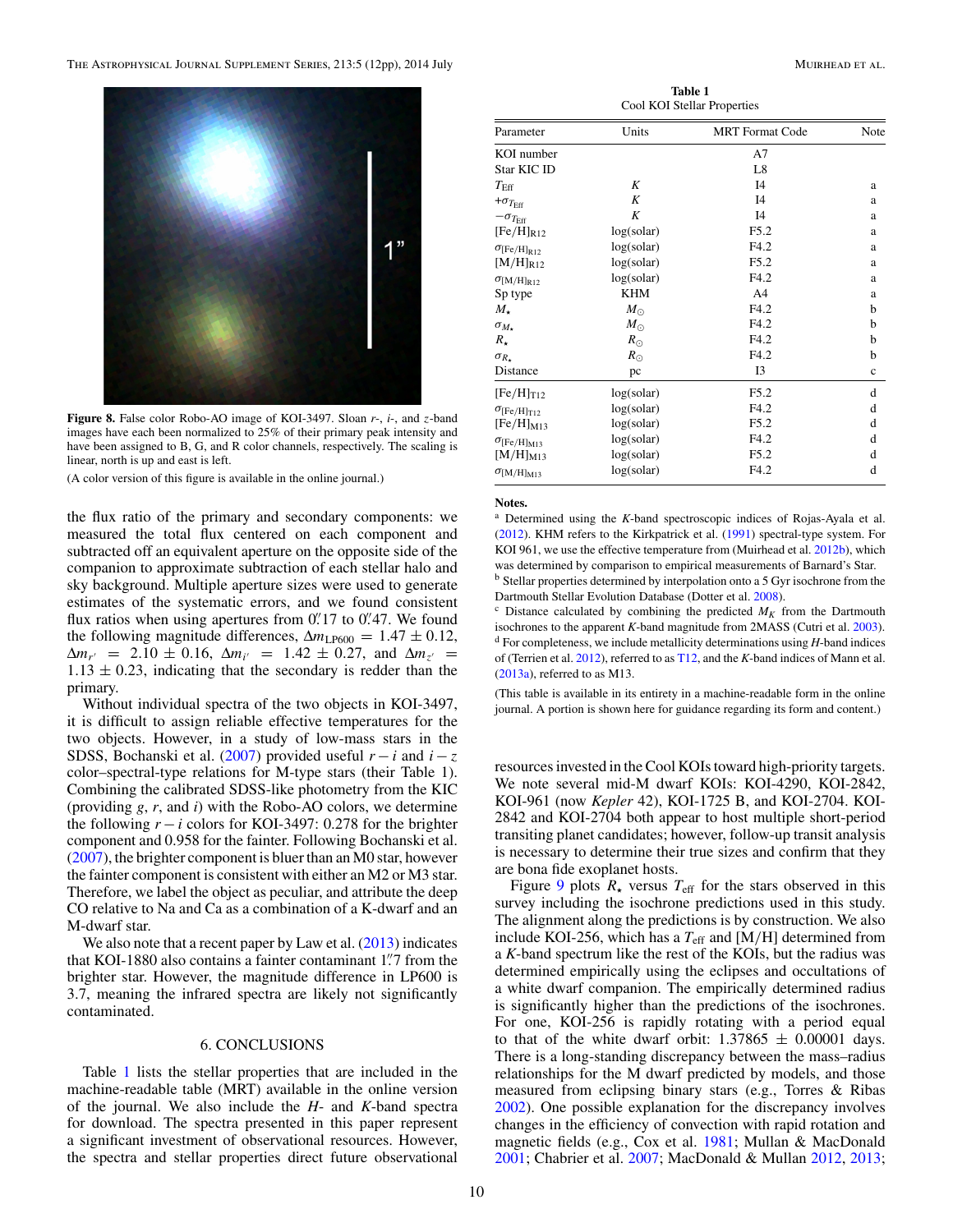<span id="page-10-0"></span>

**Figure 9.**  $T_{\text{eff}}$ , [M/H], and  $R_{\star}$  determinations for the Cool KOIs based on this work. For most of the Cool KOIs, we measure *T*eff and [M*/*H] using the *K*-band spectral indices of Rojas-Ayala et al. [\(2012\)](#page-11-0), then interpolate those onto 5 Gyr isochrones from the Dartmouth Stellar Evolution Database (dashed lines Dotter et al. 2008). For KOI-256 (labeled) and KOI-961 (now *Kepler* 42), we determined the stellar properties using markedly different techniques, with less influence from predictions of isochrones Muirhead et al. [\(2012b,](#page-11-0) [2013,](#page-11-0) respectively). The location of KOI-256 indicates that the Dartmouth Isochrones may be underpredicting stellar radii at a given *T*eff and [M*/*H].

(A color version of this figure is available in the online journal.)

Feiden & Chaboyer 2013). Eclipsing binaries typically have short orbital periods due to selection effects, and the stars are believed to be synchronously rotating, including KOI-256 which shows rotational modulation matching the system orbital period (Muirhead et al. [2013\)](#page-11-0).

The mass–radius discrepancy also applies to effective temperature–radius relationships. In fact, Boyajian et al. (2012) found markedly different  $T_{\text{eff}}-R_{\star}$  relationships for eclipsing binary M dwarfs and field M dwarfs, though the methods used to determine the effective temperatures are very different in both cases. KOI-256 appears to be consistent with the eclipsing binaries. Therefore, we do not believe the location of KOI-256 on Figure 9 indicates a substantial fault with the isochrone predictions. Also, the KOI-256 system likely went through a commonenvelope phase when the white dwarf progenitor was an evolved star. The common-envelope phase could also introduce *T*eff–*R* effects that the isochrones do not include.

We thank Andrew Mann and Ryan Terrien for helping us implement their respective methods for measuring metallicities with infrared spectra. We thank the staff at Palomar Observatory for providing support during our many observation runs, including Bruce Baker, Mike Doyle, Jamey Eriksen, Carolyn Heffner, John Henning, Steven Kunsman, Dan McKenna, Jean Mueller, Kajsa Peffer, Kevin Rykoski, and Greg van Idsinga.

The Robo-AO system is supported by collaborating partner institutions, the California Institute of Technology and the Inter-University Centre for Astronomy and Astrophysics, and by the National Science Foundation under grant nos. AST-0906060 and AST-0960343, by the Mount Cuba Astronomical Foundation, by a gift from Samuel Oschin.

C.B. acknowledges support from the Alfred P. Sloan Foundation. J.B. thanks Mr. and Mrs. Kenneth Adelman for providing funding for her 2012 Alain Porter Memorial Summer Undergraduate Research Fellowship. A.V. is supported by the National Science Foundation Graduate Research Fellowship under grant no. DGE1144152. J.A.J. is supported by generous grants from the David and Lucile Packard Foundation and the Alfred P. Sloan Foundation. This research has made use of the NASA Exoplanet Archive, which is operated by the California Institute of Technology, under contract with the National Aeronautics and Space Administration under the Exoplanet Exploration Program. Some of the Palomar 200 inch Telescope time was provided by Cornell University. P.S.M. acknowledges support for this work from the Hubble Fellowship Program, provided by NASA through Hubble Fellowship grant HST-HF-51326.01-A awarded by the STScI, which is operated by the AURA, Inc., for NASA, under contract NAS 5-26555.

*Facilities:* Kepler, Hale (TripleSpec), PO:1.5m (Robo-AO)

#### REFERENCES

- Adams, F. C., Bodenheimer, P., & Laughlin, G. 2005, AN, [326, 913](http://adsabs.harvard.edu/abs/2005AN....326..913A)
- Akeson, R. L., Chen, X., Ciardi, D., et al. 2013, [PASP,](http://dx.doi.org/10.1086/672273) [125, 989](http://adsabs.harvard.edu/abs/2013PASP..125..989A)
- Allard, F., Homeier, D., & Freytag, B. 2012, [RSPTA,](http://dx.doi.org/10.1098/rsta.2011.0269) [370, 2765](http://adsabs.harvard.edu/abs/2012RSPTA.370.2765A)
- Ballard, S., Fabrycky, D., Fressin, F., et al. 2011, [ApJ,](http://dx.doi.org/10.1088/0004-637X/743/2/200) [743, 200](http://adsabs.harvard.edu/abs/2011ApJ...743..200B)
- Baraffe, I., Chabrier, G., Allard, F., & Hauschildt, P. H. 1998, A&A, [337, 403](http://adsabs.harvard.edu/abs/1998A&A...337..403B) Baranec, C., Riddle, R., Law, N. M., et al. 2013, Journal of Visualized Experiments, [72, 50021](http://adsabs.harvard.edu/abs/2013JVE....7250021B)
- Barclay, T., Rowe, J. F., Lissauer, J. J., et al. 2013, [Natur,](http://dx.doi.org/10.1038/nature11914) [494, 452](http://adsabs.harvard.edu/abs/2013Natur.494..452B)
- Batalha, N. M., Borucki, W. J., Koch, D. G., et al. 2010, [ApJL,](http://dx.doi.org/10.1088/2041-8205/713/2/L109) [713, L109](http://adsabs.harvard.edu/abs/2010ApJ...713L.109B)
- Batalha, N. M., Rowe, J. F., Bryson, S. T., et al. 2013, [ApJS,](http://dx.doi.org/10.1088/0067-0049/204/2/24) [204, 24](http://adsabs.harvard.edu/abs/2013ApJS..204...24B)
- Bochanski, J. J., West, A. A., Hawley, S. L., & Covey, K. R. 2007, [AJ,](http://dx.doi.org/10.1086/510240) [133, 531](http://adsabs.harvard.edu/abs/2007AJ....133..531B)
- Borucki, W. J., Koch, D., Basri, G., et al. 2010, [Sci,](http://dx.doi.org/10.1126/science.1185402) [327, 977](http://adsabs.harvard.edu/abs/2010Sci...327..977B)
- Borucki, W. J., Koch, D. G., Basri, G., et al. 2011a, [ApJ,](http://dx.doi.org/10.1088/0004-637X/728/2/117) [728, 117](http://adsabs.harvard.edu/abs/2011ApJ...728..117B)
- Borucki, W. J., Koch, D. G., Basri, G., et al. 2011b, [ApJ,](http://dx.doi.org/10.1088/0004-637X/736/1/19) [736, 19](http://adsabs.harvard.edu/abs/2011ApJ...736...19B)
- Boyajian, T. S., von Braun, K., van Belle, G., et al. 2012, [ApJ,](http://dx.doi.org/10.1088/0004-637X/757/2/112) [757, 112](http://adsabs.harvard.edu/abs/2012ApJ...757..112B)
- Brown, T. M., Latham, D. W., Everett, M. E., & Esquerdo, G. A. 2011, [AJ,](http://dx.doi.org/10.1088/0004-6256/142/4/112) [142, 112](http://adsabs.harvard.edu/abs/2011AJ....142..112B)
- Buchhave, L. A., Latham, D. W., Johansen, A., et al. 2012, Natur, [486, 375](http://adsabs.harvard.edu/abs/2012Natur.486..375B)
- Carter, J. A., Agol, E., Chaplin, W. J., et al. 2012, [Sci,](http://dx.doi.org/10.1126/science.1223269) [337, 556](http://adsabs.harvard.edu/abs/2012Sci...337..556C)
- Castelli, F., & Kurucz, R. L. 2004, arXiv[:astro-ph/0405087](http://www.arxiv.org/abs/astro-ph/0405087)
- Chabrier, G., & Baraffe, I. 1997, A&A, [327, 1039](http://adsabs.harvard.edu/abs/1997A&A...327.1039C)
- Chabrier, G., Gallardo, J., & Baraffe, I. 2007, [A&A,](http://dx.doi.org/10.1051/0004-6361:20077702) [472, L17](http://adsabs.harvard.edu/abs/2007A&A...472L..17C)
- Christiansen, J. L., Clarke, B. D., Burke, C. J., et al. 2013, [ApJS,](http://dx.doi.org/10.1088/0067-0049/207/2/35) [207, 35](http://adsabs.harvard.edu/abs/2013ApJS..207...35C)
- Covey, K. R., Lada, C. J., Román-Zúñiga, C., et al. 2010, [ApJ,](http://dx.doi.org/10.1088/0004-637X/722/2/971) [722, 971](http://adsabs.harvard.edu/abs/2010ApJ...722..971C)
- Cox, A. N., Hodson, S. W., & Shaviv, G. 1981, [ApJL,](http://dx.doi.org/10.1086/183517) [245, L37](http://adsabs.harvard.edu/abs/1981ApJ...245L..37C)
- Cushing, M. C., Rayner, J. T., & Vacca, W. D. 2005, [ApJ,](http://dx.doi.org/10.1086/428040) [623, 1115](http://adsabs.harvard.edu/abs/2005ApJ...623.1115C)
- Cushing, M. C., Vacca, W. D., & Rayner, J. T. 2004, [PASP,](http://dx.doi.org/10.1086/382907) [116, 362](http://adsabs.harvard.edu/abs/2004PASP..116..362C)
- Cutri, R. M., Skrutskie, M. F., van Dyk, S., et al. 2003, yCat, [2246, 0](http://adsabs.harvard.edu/abs/2003yCat.2246....0C)
- Delfosse, X., Forveille, T., Ségransan, D., et al. 2000, A&A, [364, 217](http://adsabs.harvard.edu/abs/2000A&A...364..217D)
- Dotter, A., Chaboyer, B., Jevremović, D., et al. 2008, [ApJS,](http://dx.doi.org/10.1086/589654) [178, 89](http://adsabs.harvard.edu/abs/2008ApJS..178...89D)
- Dressing, C. D., & Charbonneau, D. 2013, [ApJ,](http://dx.doi.org/10.1088/0004-637X/767/1/95) [767, 95](http://adsabs.harvard.edu/abs/2013ApJ...767...95D)
- Feiden, G. A., & Chaboyer, B. 2012, [ApJ,](http://dx.doi.org/10.1088/0004-637X/757/1/42) [757, 42](http://adsabs.harvard.edu/abs/2012ApJ...757...42F)
- Feiden, G. A., & Chaboyer, B. 2013, [ApJ,](http://dx.doi.org/10.1088/0004-637X/779/2/183) [779, 183](http://adsabs.harvard.edu/abs/2013ApJ...779..183F)
- Feiden, G. A., Chaboyer, B., & Dotter, A. 2011, [ApJL,](http://dx.doi.org/10.1088/2041-8205/740/1/L25) [740, L25](http://adsabs.harvard.edu/abs/2011ApJ...740L..25F)
- Fowler, A. M., & Gatley, I. 1990, [ApJL,](http://dx.doi.org/10.1086/185701) [353, L33](http://adsabs.harvard.edu/abs/1990ApJ...353L..33F)
- Fressin, F., Torres, G., Charbonneau, D., et al. 2013, [ApJ,](http://dx.doi.org/10.1088/0004-637X/766/2/81) [766, 81](http://adsabs.harvard.edu/abs/2013ApJ...766...81F)
- Fressin, F., Torres, G., Rowe, J. F., et al. 2012, [Natur,](http://dx.doi.org/10.1038/nature10780) [482, 195](http://adsabs.harvard.edu/abs/2012Natur.482..195F)
- Girardi, L., Bressan, A., Bertelli, G., & Chiosi, C. 2000, A&AS, [141, 371](http://adsabs.harvard.edu/abs/2000A&AS..141..371G)
- Girardi, L., Groenewegen, M. A. T., Hatziminaoglou, E., & da Costa, L. 2005, [A&A,](http://dx.doi.org/10.1051/0004-6361:20042352) [436, 895](http://adsabs.harvard.edu/abs/2005A&A...436..895G)
- Hauschildt, P. H., Allard, F., & Baron, E. 1999a, [ApJ,](http://dx.doi.org/10.1086/306745) [512, 377](http://adsabs.harvard.edu/abs/1999ApJ...512..377H)
- Hauschildt, P. H., Allard, F., Ferguson, J., Baron, E., & Alexander, D. R. 1999b, [ApJ,](http://dx.doi.org/10.1086/307954) [525, 871](http://adsabs.harvard.edu/abs/1999ApJ...525..871H)
- Herter, T. L., Henderson, C. P., Wilson, J. C., et al. 2008, [Proc. SPIE,](http://dx.doi.org/10.1117/12.789660) [7014,](http://adsabs.harvard.edu/abs/2008SPIE.7014E..30H) [70140X](http://adsabs.harvard.edu/abs/2008SPIE.7014E..30H)
- Howard, A. W., Marcy, G. W., Bryson, S. T., et al. 2012, [ApJS,](http://dx.doi.org/10.1088/0067-0049/201/2/15) [201, 15](http://adsabs.harvard.edu/abs/2012ApJS..201...15H)
- Jenkins, J. M., Chandrasekaran, H., McCauliff, S. D., et al. 2010, [Proc. SPIE,](http://dx.doi.org/10.1117/12.856764) [7740, 77400D](http://adsabs.harvard.edu/abs/2010SPIE.7740E..10J)
- Johnson, J. A., Aller, K. M., Howard, A. W., & Crepp, J. R. 2010, [PASP,](http://dx.doi.org/10.1086/655775) [122, 905](http://adsabs.harvard.edu/abs/2010PASP..122..905J)
- Johnson, J. A., Gazak, J. Z., Apps, K., et al. 2012, [AJ,](http://dx.doi.org/10.1088/0004-6256/143/5/111) [143, 111](http://adsabs.harvard.edu/abs/2012AJ....143..111J)
- Kirkpatrick, J. D., Henry, T. J., & McCarthy, D. W., Jr. 1991, [ApJS,](http://dx.doi.org/10.1086/191611) [77, 417](http://adsabs.harvard.edu/abs/1991ApJS...77..417K)
- Koch, D. G., Borucki, W. J., Basri, G., et al. 2010, [ApJL,](http://dx.doi.org/10.1088/2041-8205/713/2/L79) [713, L79](http://adsabs.harvard.edu/abs/2010ApJ...713L..79K)
- Laughlin, G., Bodenheimer, P., & Adams, F. C. 1997, [ApJ,](http://dx.doi.org/10.1086/304125) [482, 420](http://adsabs.harvard.edu/abs/1997ApJ...482..420L)
- Law, N. M., Morton, T., Baranec, C., et al. 2013, arXiv[:1312.4958](http://www.arxiv.org/abs/1312.4958)
- Lee, D. T., & Schachter, B. J. 1980, International Journal of Parallel Programming, 9, 219
- Lépine, S., Rich, R. M., & Shara, M. M. 2007, [ApJ,](http://dx.doi.org/10.1086/521614) [669, 1235](http://adsabs.harvard.edu/abs/2007ApJ...669.1235L)